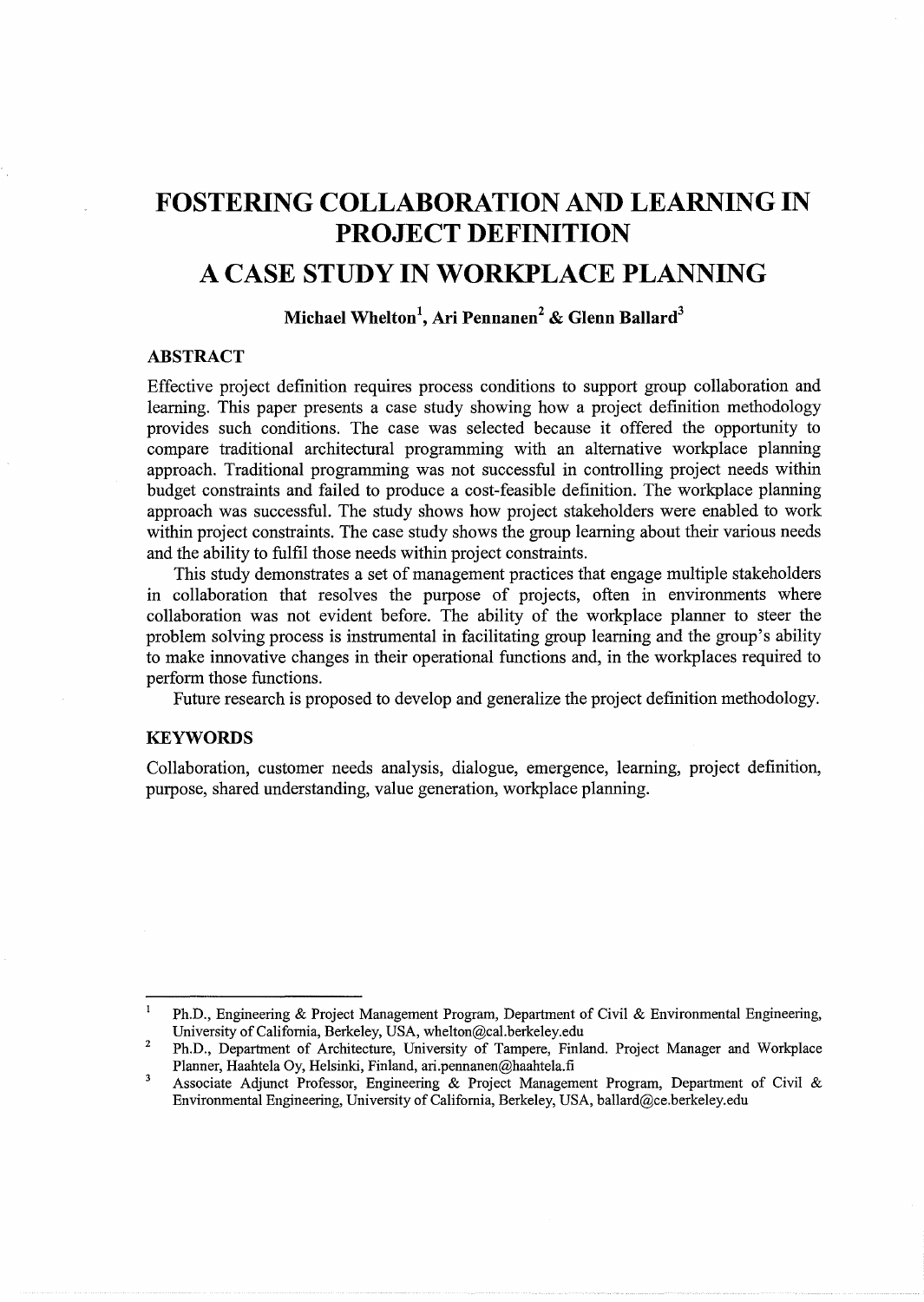#### **INTRODUCTION**

Project definition is known to the construction industry as strategic facility planning, client briefing, needs assessment, requirements processing, and project programming as traditionally practiced by architects and planners<sup>4</sup>. In building facilities, project definition is the process that understands and formalizes the relationships between the purpose of the owner and user organizations and the purpose of the physical facility project.

The difficulties in managing an effective project definition process arise from the complex nature of the problem to be solved: defining the purpose of a building facility. Rittel and Webber's (1972) seminal work illuminates the complexity of design and planning processes describing many design problems as so ill-defined and complex that they can only be called "wicked problems". These types of problems are prevalent in construction projects that have multiple stakeholders with diverse and competing interests. Whelton and Ballard (2002) further explore project definition as a wicked or messy problem. This paper focuses on a planning methodology that acknowledges the complexity of defining the purpose of an organization's workplace strategy and subsequent facility requirements.

This research describes the Haahtela workplace planning process (Pennanen, 2004) through a project case, the City of Jyväskylä Cygnaeus High School, which illustrates the adaptive management principles by which Haahtela create effective workplace planning statements. The Haahtela workplace planning system is designed to measure owner needs such as user functions, geometrical and temporal needs, spatial performance and associated costs. The process seeks early and frequent feedback from facility owner groups to establish new information about the state of needs and values. The feedback is based on focused dialogue with the stakeholder groups and the workplace planner.

The process displays evidence of supporting group collaboration in terms of fostering stakeholder engagement, developing high quality information, supporting innovation in the owner's functions, and the appropriate sharing of facility spaces among owner groups operating with limited resources.

In the Cygnaeus High School project, the traditional architectural programming approach was not effective in consensus making, in that there was stalemate in the project development, primarily because of the project costs being too high. The traditional method was not successfully controlling the project needs within budget. The case study describes the group dialogues that took place within operations management to resolve the workplace issues. These dialogues subsequently resulted in positive changes in the operations design for the education facility and consensus on the project.

Whelton (2004) tests the proposition that effective project definitions are possible through managing the process as one of collaborative learning. The case study reveals the group learning involved about the state of needs and their ability to satisfy these needs within the project constraints.

<sup>4</sup> Whelton (2004) provides a comprehensive literature review of management approaches associated with project definition activity. It is not within the scope of this paper to document the broad literature base associated with this subject area.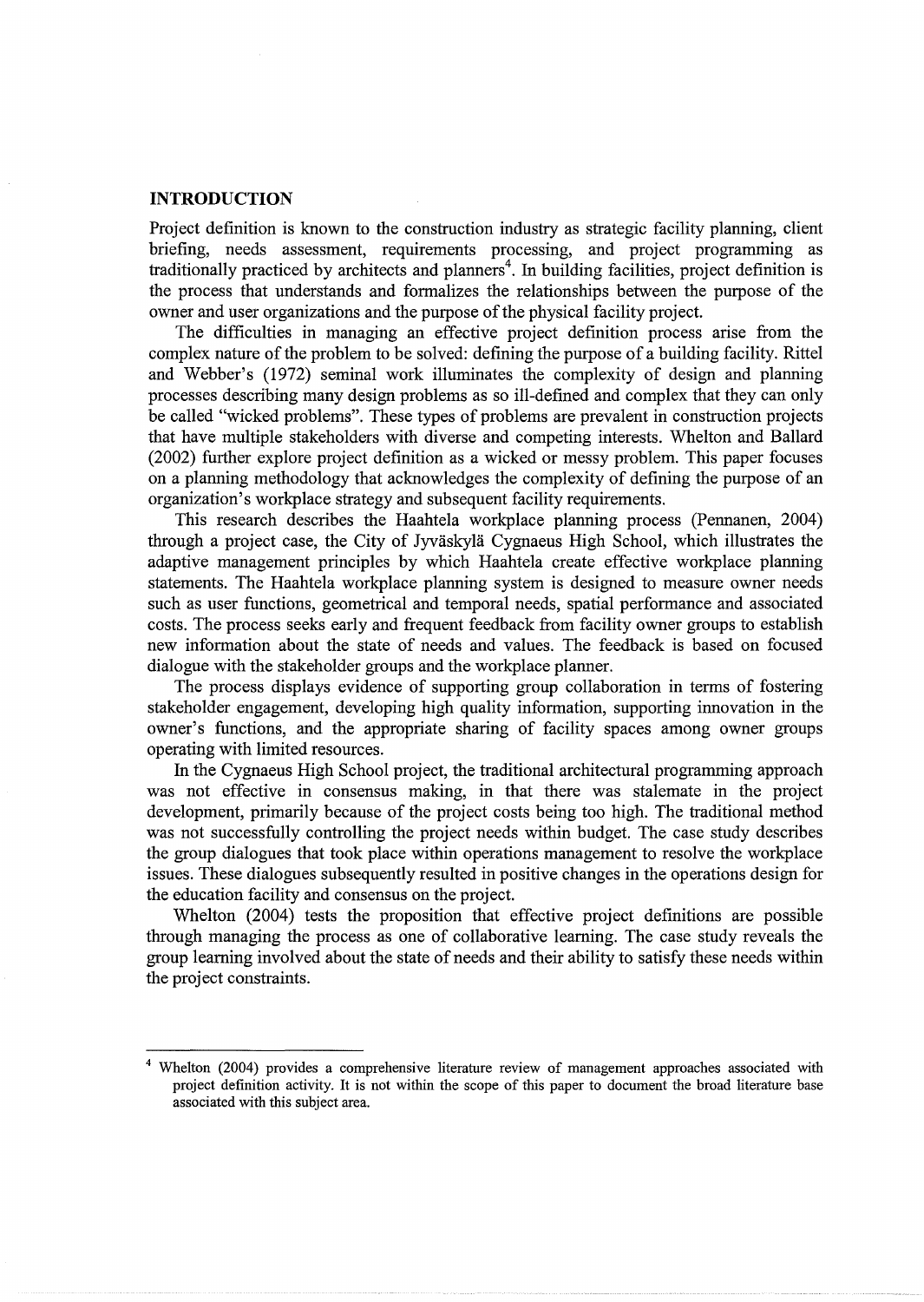# CYGNAEUS HIGH SCHOOL JYVÄSKYLÄ

#### GENERAL BACKGROUND

The City of Jyväskylä is located 300km north of Helsinki in Central Finland. It is a regional city with a population of 250,000 inhabitants. The public entity, the City of Jyväskylä, is responsible for developing and managing real estate to support its public customer base in the city. The leader of the "Investments and Maintenance" division of the Real Estate group oversees the project development process. In this case their customer is the Cygnaeus High school in Jyväskylä which requires facility changes to support increased education demands and to improve functionality of the existing structure.

The client-based project stakeholders broadly consist of the City of Jyväskylä, the Department of Education, and Cygnaeus High School teaching staff and students. The city is the ultimate decision maker in terms of sanctioning the project for further development. The city normally works with the Department of Education and they plan the city's education facilities. In education projects, the real estate group first discusses with the department their needs and then makes preliminary plans. The closest client representative in this case is the school principal. The preliminary plans go to the board of education which decides whether to continue development. If deemed suitable, then the group takes the plan to the city executive committee, which sanctions the project development. This committee is made up of politicians, who work on a part time basis.

The preliminary plan typically describes the problem context; i.e., who is involved; who the advocates for the project are; what it means for the client; how the city can finance the investment, maintenance costs, an outline design scheme, and cost estimates for the project development. A decision is then made on whether the project is deemed viable for further development.

#### THE CYGNAEUS HIGH SCHOOL PROJECT DEFINITION PROCESS

The early project development process for the high school went through a number of iterations. The head of Project Managers in the City of Jyväskylä is responsible for investments and maintenance of capital projects in the City's real estate organization. He was responsible for the overall planning of the Cygnaeus High School Renovation and Program Extension project. In 1997 the City Real Estate Group began the project primarily due to a renovation need. The existing building was built in the 1960's and the existing school did not support user capacity or perform functionally. The department of education also initiated a strategic planning study for a central high school. The city council made a decision to establish a large high school on the present building site based on their forecasts for education.

The 1<sup>st</sup> preliminary plan started in 1997. The City originally hired a local architectural firm to perform programming services for the school. The selected architectural programmer specialized in renovations, and was commissioned to do the first programming draft. Regarding the programming process, the architect tried to "create a problem statement in writing or black and white". The architect felt it was his job to put the project into context, - "how big the project may be". The city wanted a visualization to understand the site, so a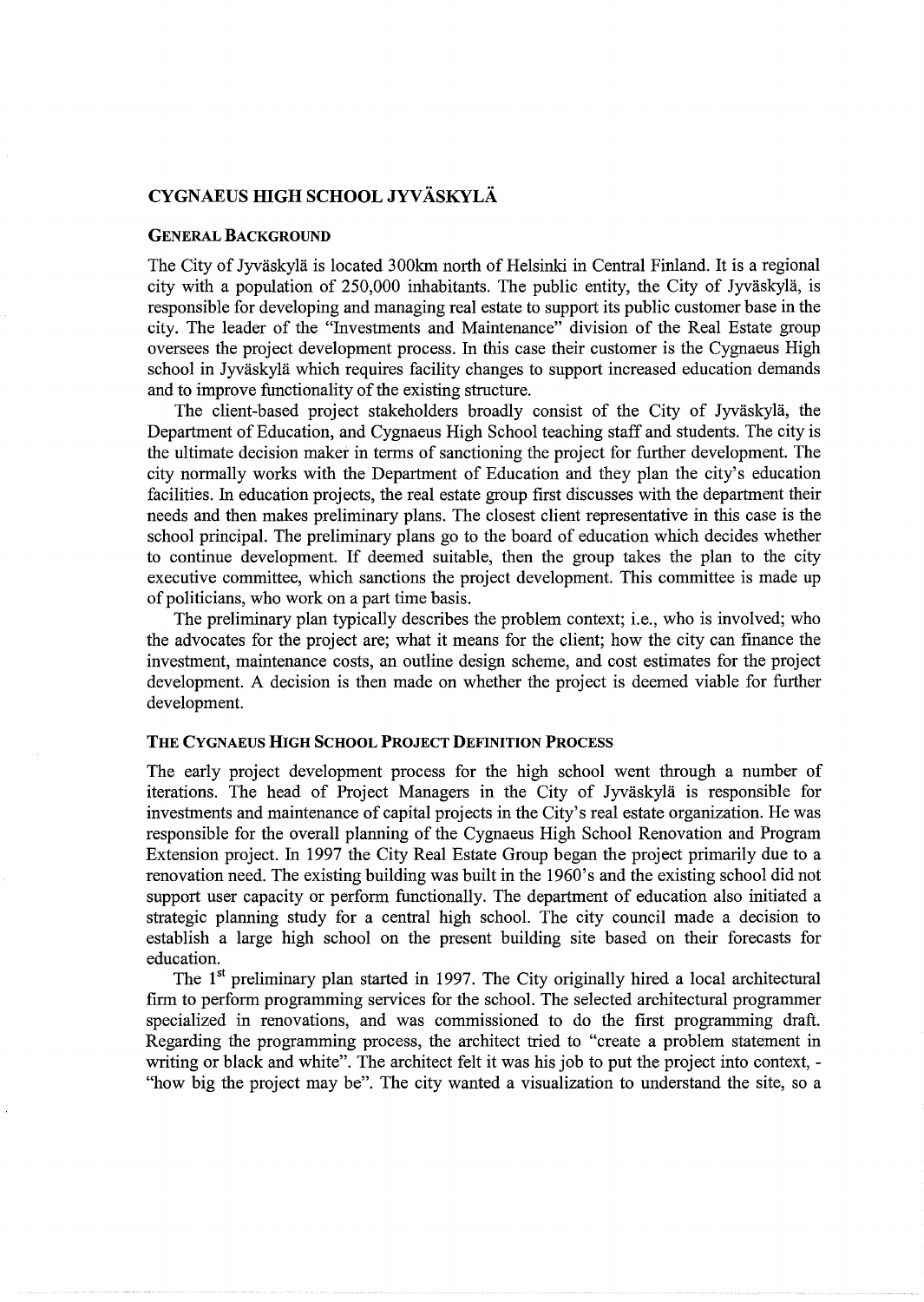massing model was developed. The architect mainly focused on client needs. The school stressed the need for specialist teaching subjects; e.g., music. The plan was made according to direction from the teachers, with little apparent regard for the city's objectives and funding constraints. The city was not as involved, but encouraged testing possibilities. Design schemes revealed general layout, circulations, where valuable spaces were located, and what they looked like. They used visualization to get feedback. Their programming process considered building materials ideas and they provided general knowledge about construction methods.

The city had their own cost estimators assess the program. It was deemed too expensive and was not used or developed any further.

A new program development started in 2002. Again technical and size issues triggered the new program planning. The  $2^{nd}$  version was a continuation of the  $1^{st}$  version from 1997. The results again were similar in that the project scope exceeded available resources. A  $3<sup>rd</sup>$ version of the program was developed with little change from the previous version. Based on experience, the project coordinator found the new programs too expensive. Once the architect established a square footage, he guessed from the size that they could not support the project financially. The project was again put on hold. At this stage, when the process ended in stalemate, the city employed Haahtela to redevelop the program for the school.

#### EMPLOYING THE HAAHTELA WORKSPACE PLANNING PROCESS

In 2003 the Haahtela group was finally brought into the process when the project reached a stalemate. The city real estate group already used the Haahtela cost management programs in their project development services. They met with Haahtela and then decided to make a test case to use the workplace management system for this project, as it was the biggest investment project for the school system and it badly needed resolution. Haahtela began to implement their process by gathering information as defined in Table 1.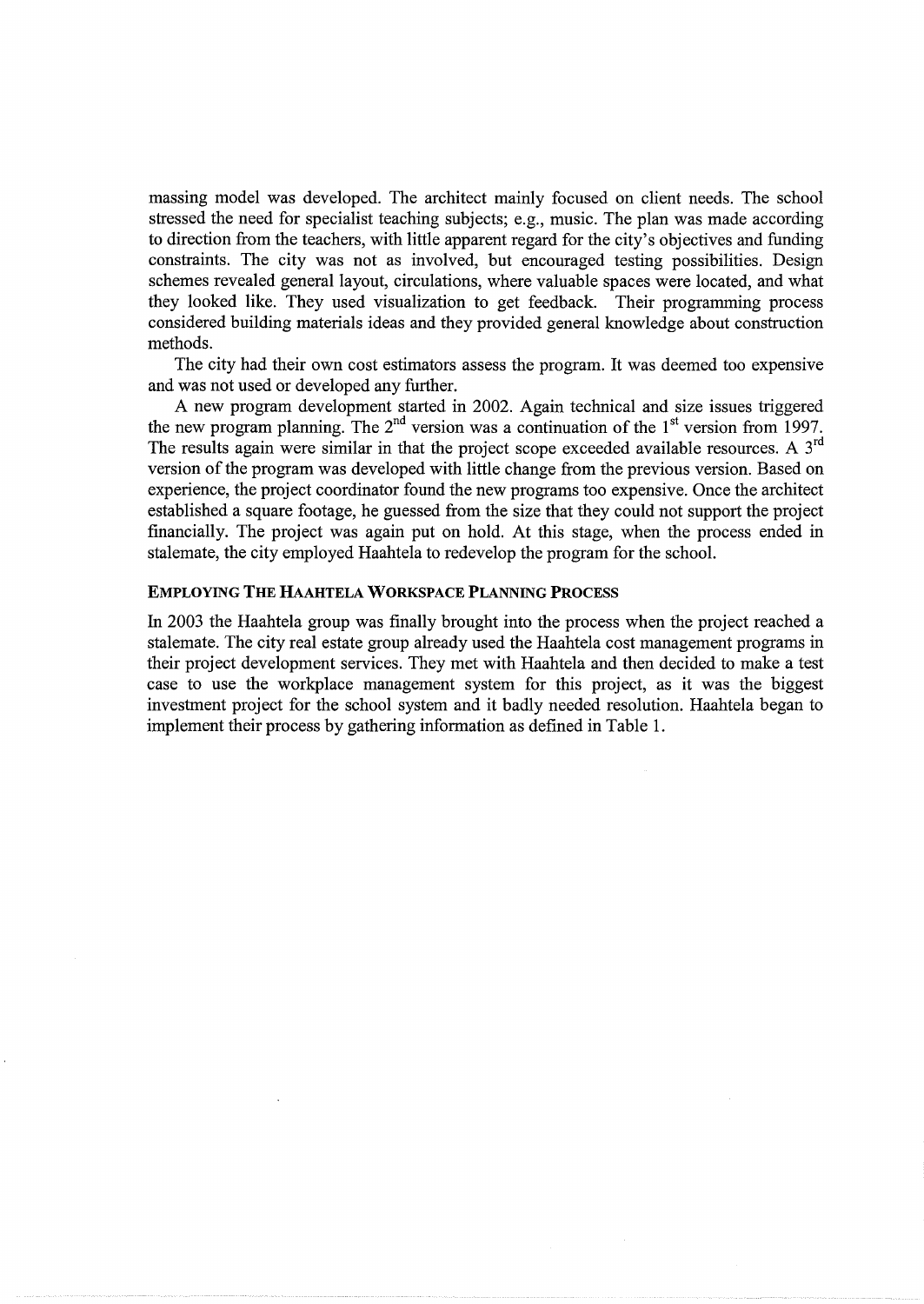| Workspace Planning Information acquired by Haahtela                                                                                                        |                                                                                                                                                                                                                                                                                      |                                                                                                                                                                                                                                                                                                                                                                                              |  |  |  |  |  |  |
|------------------------------------------------------------------------------------------------------------------------------------------------------------|--------------------------------------------------------------------------------------------------------------------------------------------------------------------------------------------------------------------------------------------------------------------------------------|----------------------------------------------------------------------------------------------------------------------------------------------------------------------------------------------------------------------------------------------------------------------------------------------------------------------------------------------------------------------------------------------|--|--|--|--|--|--|
| Program 20.11.2002                                                                                                                                         | Program 7.1.2003                                                                                                                                                                                                                                                                     | Data for Haahtela workplace                                                                                                                                                                                                                                                                                                                                                                  |  |  |  |  |  |  |
| done by teachers<br>and architect<br>"wish" 6763 m <sup>2</sup><br>usable area<br>with plant rooms,<br>corridors etc.<br>about 8 150 net<br>m <sup>2</sup> | done by teachers<br>$\blacksquare$<br>and architect<br>"wish" 6734 m <sup>2</sup><br>$\overline{\phantom{m}}$<br>usable area<br>with plant rooms,<br>$\overline{\phantom{a}}$<br>corridors etc. about<br>8 150 net $m2$<br>included 3 possible<br>$\blacksquare$<br>design solutions | planning<br>previous programs<br>650 pupils (from Jyväskylä city)<br>$\blacksquare$<br>courses (from headmaster)<br>-<br>teachers vision of "high school<br>L,<br>without permanent classes"<br>survey of the technical condition<br>$\overline{\phantom{0}}$<br>of building<br>the rooms and their sizes in<br>$\blacksquare$<br>existing building (from city)<br>adult high school courses |  |  |  |  |  |  |

Table 1 Cygnaeus High School Appraisal Study Information

This information was then used to build the initial workplace models and to begin a series of communications with the teaching staff at the school. The focus of discussion was on the activities to take place in the facility's spaces.

The discussions provided Haahtela with new information to develop their workplace model. The states of the workplace needs are measured by first defining a list of user functions and activities with operations management. The workplace planner then defines temporal and geometric needs for the facility operations. This leads to a definition of the working environment which includes room schedules, performances, details on the potential for use and spatial utilization degrees. Space utilization is a primary indicator of space performance. Low utilization of space often becomes an indicator to discuss in needs analysis meetings. The solutions are budgeted and associated costs are traced the back to activities through the use of activity-based cost management.

There were a lot of comments by the teachers concerning almost every specialised classroom. The importance of specialised subjects was raised. For example, the principal informed Haahtela that Cygnaeus High School emphasized the importance of musicteaching in their teaching curriculum. In the first calculation only one music-teaching area was deemed necessary with maximum utilization. The principal wanted more flexibility and lower utilization. Therefore a second music space was allocated.

Haahtela then presented their space model to the teachers and administrative staff at the high school at an Operations and User Workshop in Jyvaskyla. A set of new issues was raised based on the feedback from the presentation. For example, the vice-principal informed Haahtela that the initial workplace model did not take into account the teacher's desire to use several classrooms at the same time. The teachers would like to have lessons in one classroom for a half an hour and then split pupils for the rest of the hour into 2 classrooms.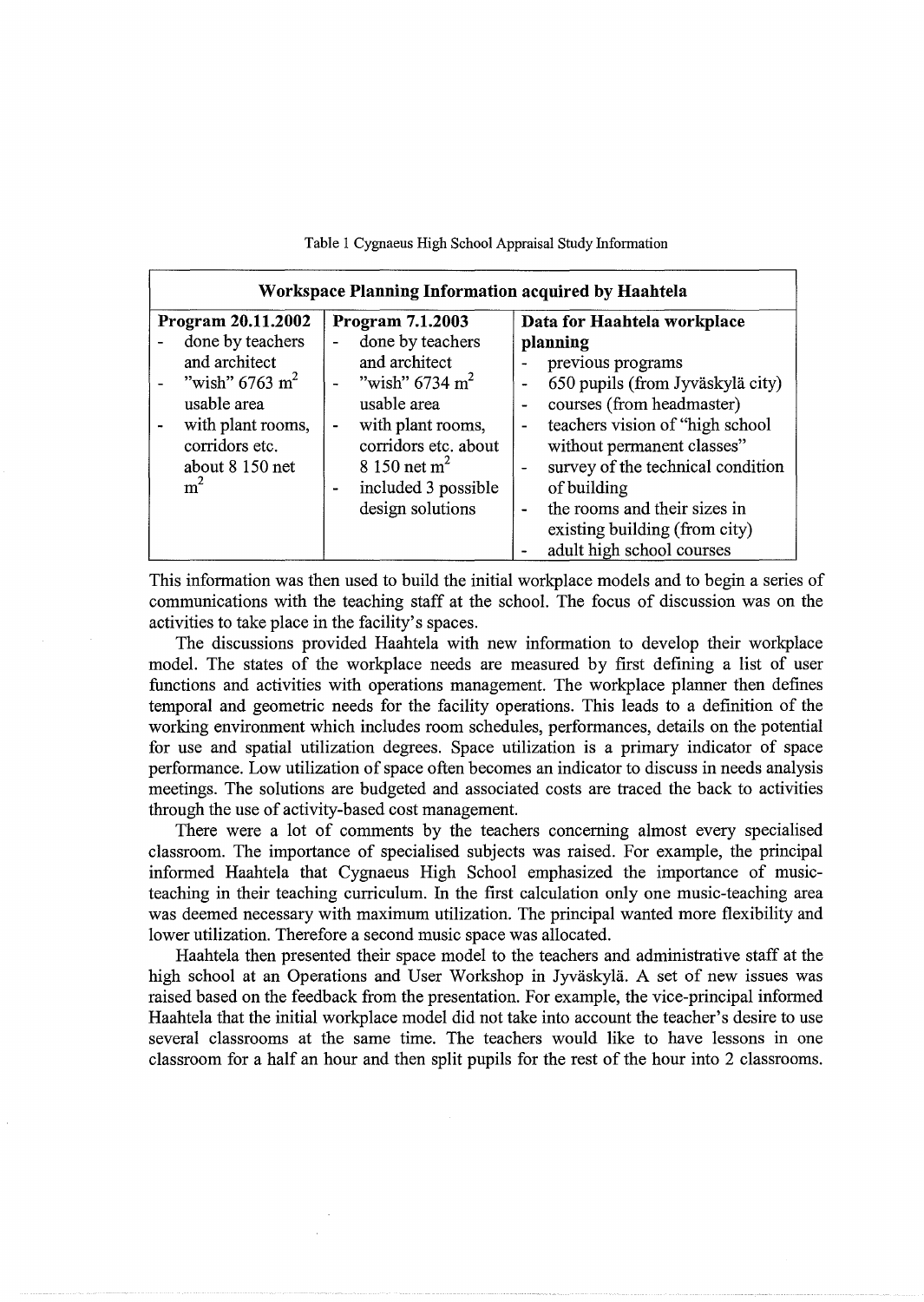The principal acknowledged Haahtela's comment that this request led to lower utilisation. At this point there was an initial agreement on the space program needs.

## **Strategic Project Meeting**

Once Haahtela had consensus on operational needs, they were in a position to approach strategic stakeholders with new information at a strategic client meeting in Jyvaskyla city. This meeting included the school principal, the vice-principal, the city management of real estate, the city management of schools and the Haahtela team. At this meeting the principal said that workplace planning program was acceptable with minor corrections and they, the teachers accepted it. They said they would prefer program version 3 that had a spatial area of 6926 net  $m^2$ . The city management had Haahtela make a suggestion on how the school program could be reduced further without losing functions and activities. Haahtela had prepared a program version 3.1 (space size: 6089 net m<sup>2</sup>) prior to the meeting.

The city proposed a target cost that would make the project feasible for further development. Through the use of the workplace information, they had a dialogue on different approaches to make the project work financially. After much discussion the city and school agreed. The group negotiated a target between versions 3 and 3 .1. This decision to create a target allowed the project to progress. The city left it to Haahtela to work with the school groups to make the necessary spatial changes without losing user functions. Haahtela agreed to work with the school operation stakeholders to establish a revised program based on this agreed target.

# **OPERATIONS WORKSHOPS**

Haahtela arranged a final workshop with the teaching group leaders to make the necessary changes to the workplace. This meeting included the school principal, the vice-principal, the principal of adult education, and the Haahtela Workplace Planners. In this meeting the group had a clear target; i.e., a mean value target of program versions 3 and 3.1 which meant achieving 6508  $m^2$  net area of program space. The city management had agreed that the school operations make decisions to achieve the target. In this meeting Haahtela had to allocate spatial resources to the user activities. The group had a set of discussions during the day to seek means of reducing the program space demand.

Haahtela began the workshop by examining spaces with low utilization. They initiated a dialogue about an auditorium space for 217 students (273 m<sup>2</sup> in version 3.1). Haahtela recognized that the need for an auditorium for education is low (2 % utilization) and in return it uses a lot of resources. The principal responded by saying that he wanted to use the facility space for large groups undertaking final examinations before graduation. Smaller groups need too many teachers for supervision which then disturbs educational operations during the exam period. Examinations use few temporal and a lot of spatial resources. Equally there is a high priority for this need; i.e., to perform student examinations. Then an architect on the Haahtela team informed the group that he had experience with flexible classroom design in another school facility<sup>5</sup>. In his experience, that facility invested in portable walls with good

<sup>&</sup>lt;sup>5</sup> Here is an example of innovation on the part of the Haahtela team which showed how the requirement can be met in a cost effective way as opposed to providing a large and expensive auditorium space.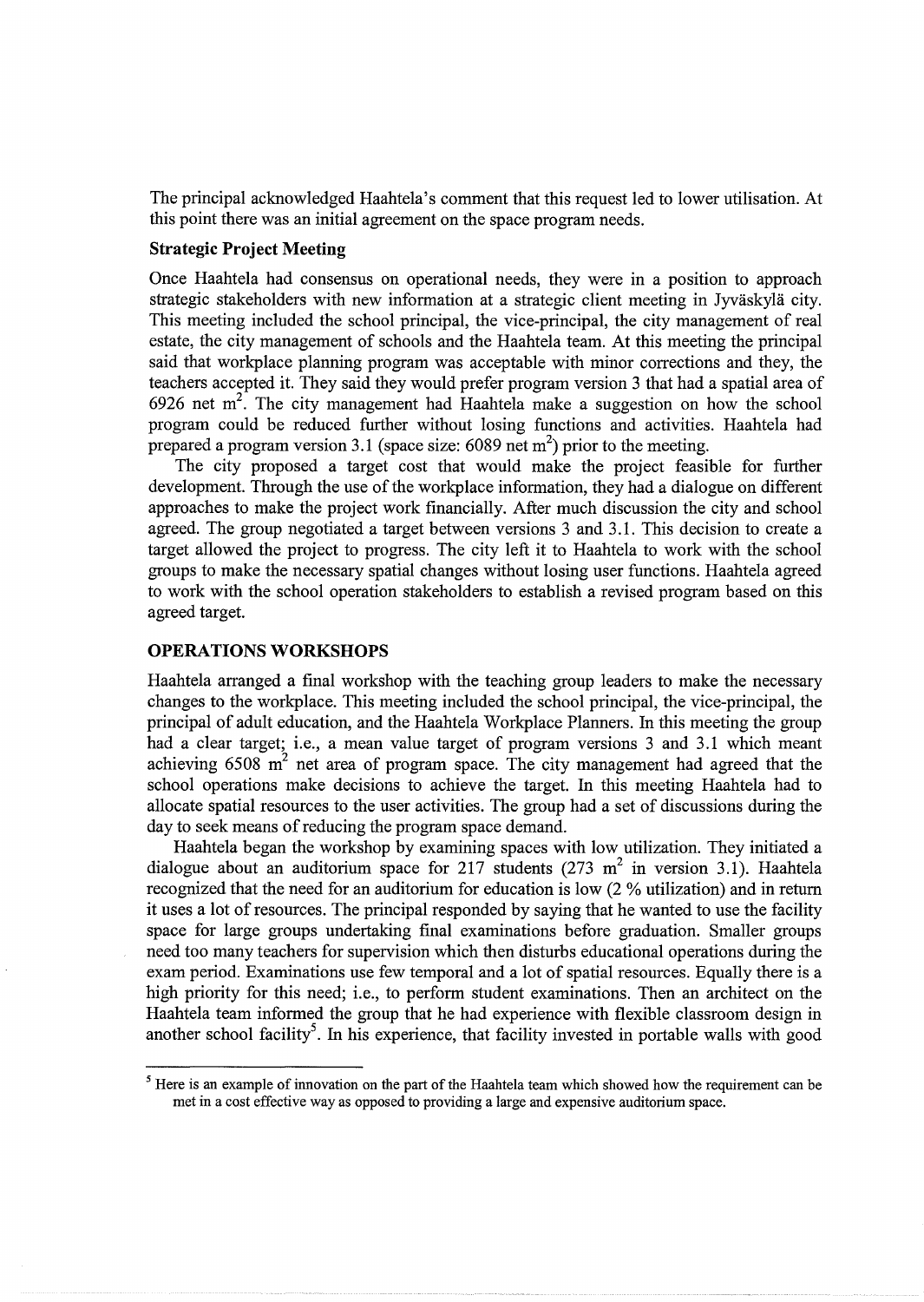sound insulation and it enabled the school to create one big area from three 80  $m<sup>2</sup>$  classrooms when needed. The idea of specifying adaptable classrooms was accepted.

The discussion moved on to computer labs. The teachers explained that a lot of education occurs in computer teaching areas. They wanted to enable computer work and normal class work with manuals, writing etc. to occur at the same time. The vice- principal said that in future they would use laptops, which are more portable and that normal classrooms should also provide internet access. This conversation created the option to relocate temporal load from computer areas to normal lecture areas.

The Haahtela group then noted that the school had two big music workplace areas with rather low utilizations (2 x 45 pupils (250 m2), 37 % + 37 % utilization degrees). Haahtela enquired whether it would be possible to manage with one area but acknowledged utilization would be rather high (74%). The principal said that the school speciality was to provide good music education, and he would prefer low space utilization and high flexibility.

Haahtela then moved the group discussion to the issue of support activities such as food service. They found that the school could remove kitchen operations and operate with a food distribution space only. The city representatives and principal had earlier discussed bringing food from a city-run central kitchen. A catering expert from the city was asked to the meeting. Together members of the group defined a restaurant environment. They made new changes to the operation of food preparation by planning for a distribution kitchen, and not a preparation kitchen. A smaller eating area was regarded as adequate for the users.

Once the first iteration was completed midway through the workshop, the principal recapped their decisions:

- the need for the auditorium was replaced with flexible spaces;
- the Music education areas were planned for smaller groups;
- half of the biology education hours originally planned in the biology area were transferred to a normal lecturing space;
- half of the education hours originally planned in the computer areas were transferred to a normal lecturing area. The rationale for this decision was that in 5 years the school could provide certain classrooms with wireless internet technology.

The following changes to supporting and other operational activities were agreed upon at this stage:

- One tutor would have to be added to the education staff to support operations.
- Shelf storage was reduced to 10 m/teacher.
- The kitchen was planned for "line distribution" capability and a smaller eating area.
- The adult high school original plan for a children's playroom (for 24 children) was reduced to accommodate 12 children.
- Finally a shower/dressing area for teachers was planned.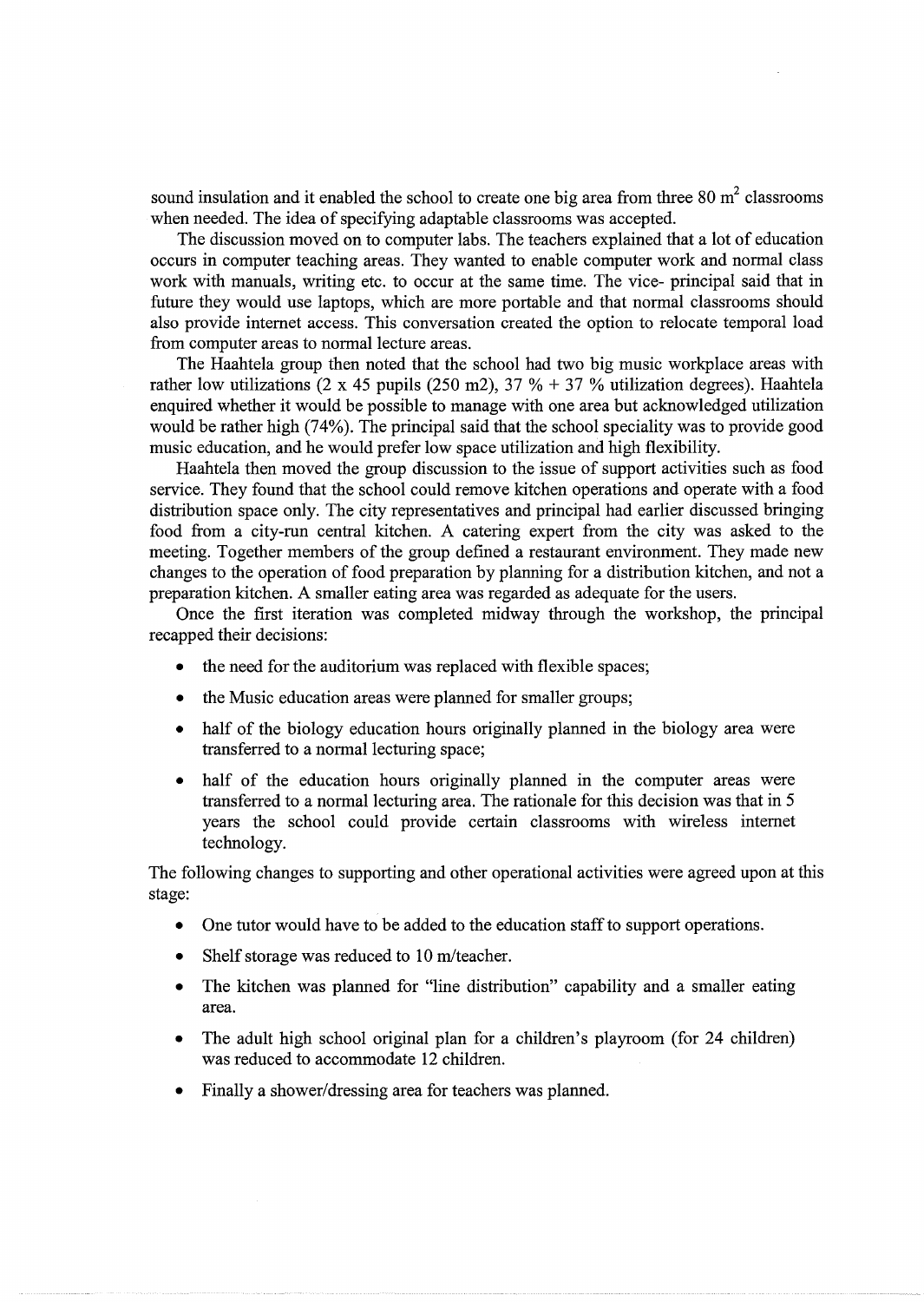Haahtela transferred the measurement data to the web-based workspace planning system and then printed the results for review with the representatives. The workplace plan was named Version 4. The new workplace planning calculation (version  $4)^6$  resulted in a new net area of 6104 net  $m^2$ . The result was closer to version 3.1 and the group found that approximately 400  $m<sup>2</sup>$  could be added to the program and still achieve the negotiated target. Haahtela initiated a new set of dialogues to allocate this space. After further discussion the group and the principal made new decisions:

- Examination areas were needed in the natural science education areas.
- Stores for student instruments were added to the music area.
- Two normal classrooms were planned to support larger groups and to add flexibility  $(32 \text{ pupils} > 40)$ .
- The vice-principal's room was planned to have a meeting area for 4 persons.
- A waiting area close to teachers, tutors and administration was planned for students.

Haahtela re-calculated the model and established version 4.1. The net area was 6 272 m<sup>2</sup>. The group could still add 236  $m^2$ . The principal sent e-mail correspondence to Haahtela requesting the enlargement of normal lecturing rooms. The Haahtela team then finalized the workplace planning (version 4.2)<sup>7</sup>. Table 2 shows a tabular output of information generated. The table defines the space, the number of users, square footage and the degree of utilization.

<sup>6</sup> Based on the group dialogues, the planner does not know the exact state of the new program. The correlation between the magnitude of the decision and the timing of calculation is intuitive to the planner.<sup>7</sup> The research does not follow this process beyond at this point.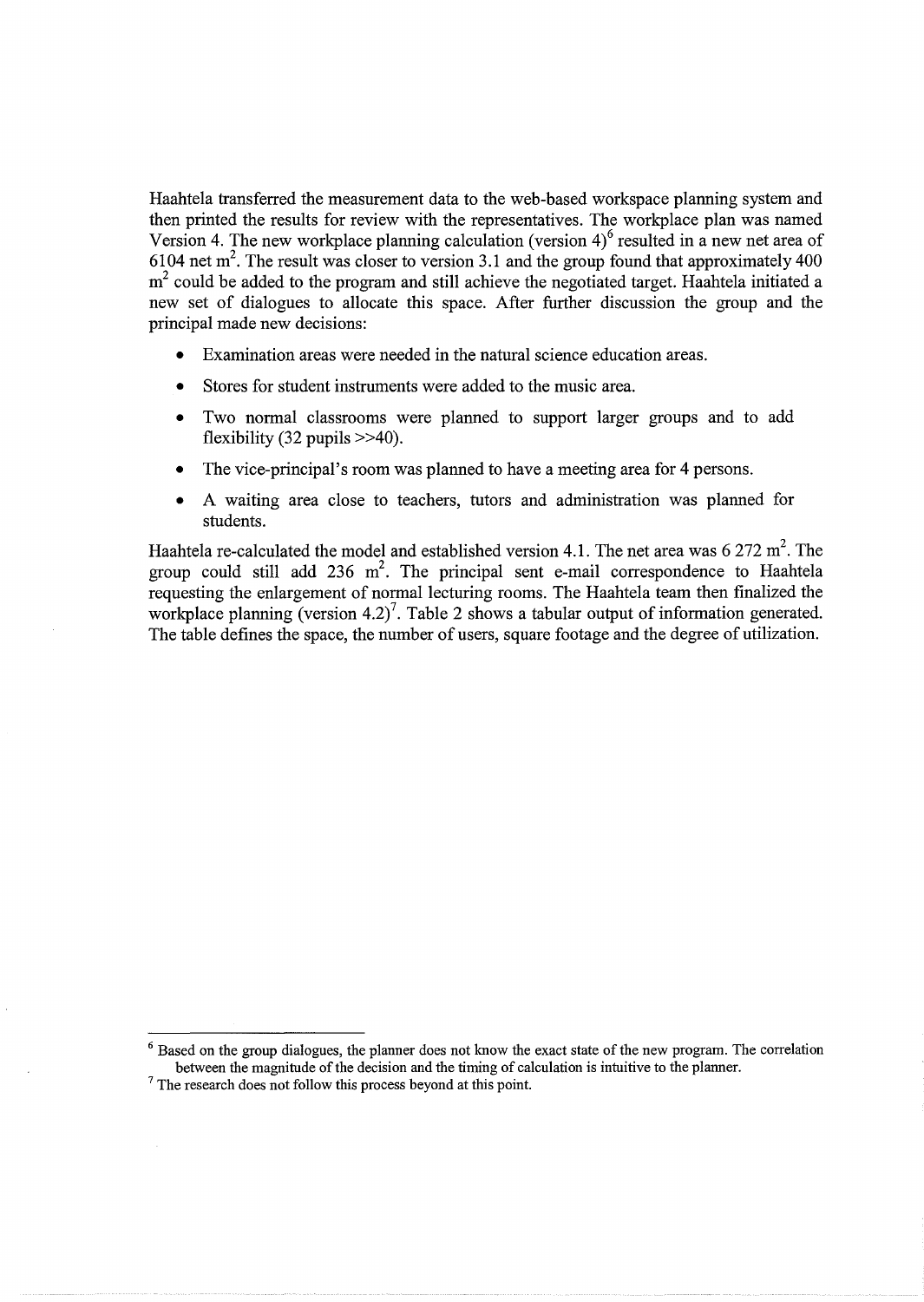#### Table 2 Workplace Room schedule- Select output

|                                                                                                                                                         | Amount       | Unit       | Usable<br>area (m <sup>2</sup> ) | m / Unit    | Utilization |
|---------------------------------------------------------------------------------------------------------------------------------------------------------|--------------|------------|----------------------------------|-------------|-------------|
| <b>CORE ACTIVITIES</b>                                                                                                                                  |              |            |                                  |             |             |
| Spontaneous studying / Sch Senior high school (650,0 stud)<br>Individual work                                                                           |              |            |                                  |             |             |
| Team work, 19 stud                                                                                                                                      | 1            | Pcs        | 31.7                             | 31.7        | 73%         |
| Team-work/ individual work, computers, 6 stud                                                                                                           |              | Pos        | 16.3                             | 16.3        | 73%         |
|                                                                                                                                                         | Usable area: |            | $48.0 \text{ m}^2$               |             |             |
|                                                                                                                                                         |              |            |                                  |             |             |
| Senior high school mandatory courses / Sch Senior high school (650,0 stud)<br>Senior high school optional courses / Sch Senior high school (650,0 stud) |              |            |                                  |             |             |
| Drawing classroom, 40 stud                                                                                                                              |              | $P_{CS}$   | 112.7                            | 112.7       | 23%         |
| Storage for drawing classroom                                                                                                                           |              | Pcs        | 14.5                             | 14.5        | 46%         |
| Darkroom, 5 stud                                                                                                                                        |              | Pcs        | 7.0                              | 7.0         | 29%         |
| Music classroom, 40 stud                                                                                                                                |              | Pcs        |                                  | 113.3 113.3 | 66%         |
| Music classroom, 20 stud                                                                                                                                |              | <b>Pcs</b> | 62.6                             | 62.6        | 31%         |
| Storage for music classroom                                                                                                                             | 1            | Pcs.       | 37.0                             | 37.0        | 37%         |
| Clay and design classroom, 11 stud                                                                                                                      |              | <b>Pcs</b> | 22.2                             | 22.2        |             |
| Drawing teachers' room, 1 pers                                                                                                                          | 1            | Pcs        | 11.0                             | 11.0        | 27%<br>23%  |
| Studio for music classroom                                                                                                                              | 1            | <b>Pcs</b> | 37.0                             | 37.0        | 37%         |

#### CASE STUDY DISCUSSION

The Haahtela workplace planning system acknowledges that facility owner organizations are complex, and owner groups often operate in isolation from each other. The workplace planning system brings fragmented owner groups together in a shared forum to discuss their needs and values. The iterative problem solving approach is interactive, with the owner groups providing frequent feedback.

The groups communicate primarily through a workplace planning language. The workplace planner facilitates these dialogues where common needs and the means to share resources are identified. He manages this process through understanding the operations of the owner groups and then representing their needs in a workplace model. The workplace planner uses spatial performance measurements to identify project constraints and to seek means of resolving the needs within these constraints.

#### MANAGING SELF ORGANIZING STRATEGIES

Project stakeholders try to promote their own interests when engaged in project definition. This case study revealed the inability of traditional programming to reconcile the self interests of stakeholders. Initial attempts at project definition ended in stalemate and the project stalled due to excessive costs.

Multiple core interests of the stakeholders had to be integrated in the workplace planning process. School Operations management was concerned about developing a Learning Environment. The Department of Education was concerned that the regional Education Strategy would be fulfilled through this project. The City Executive was concerned that their resource allocation supports the City's Development Strategy. The City real estate group was concerned that their budget allocation would be met. The Workspace planner was concerned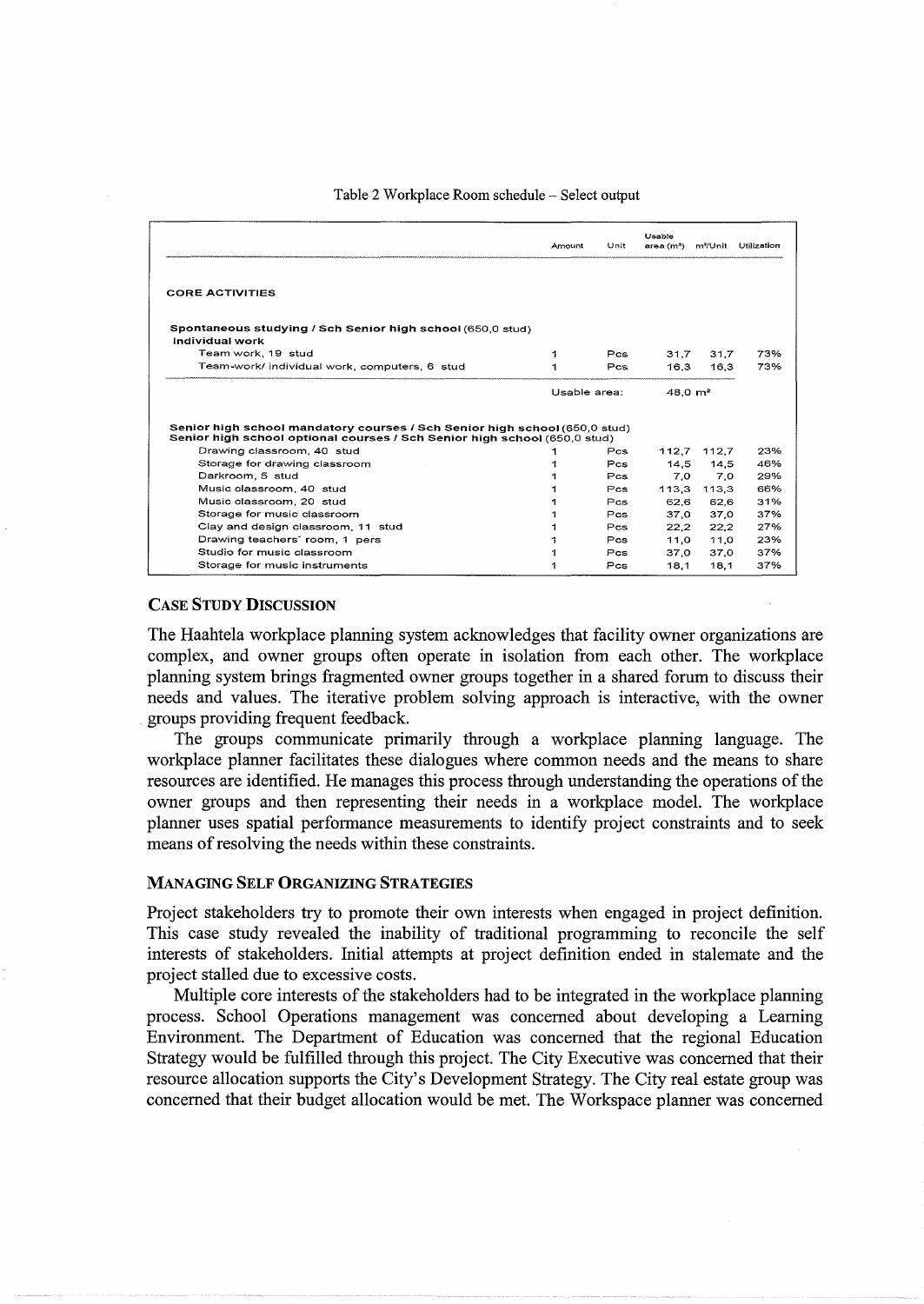that the workplace performance was adequate developed to support the project budget and the user needs.

Initially strategic management and operations management did not understand each other's interests, nor how to align those interests. This group behavior inevitably came into conflict with the fact of shared resources (money; perhaps space). These interest groups had to align with the global workplace strategy and satisfy their interests within the larger environment in which they operate.

The original architect expressed reservations about how to best understand and manage the user needs. The city's project development process followed a traditional linear approach, where important cost information was developed too late in the process to be effective in the overall project definition. As a result, conflicts of interest did not get expressed in a way that allowed them to be worked out earlier in the process.

Groups organize around self interests. A change in one part of the system affects the other interacting agents in the system. For example, the city follows its real estate policy and strategy, and the High School follows its education policy and strategy. Brought in after the initial failure, Haahtela had to engage the stakeholder groups and re-define the project mission statement. It is hardly surprising that the workplace strategy changed after Haahtela's intervention; indeed, it seems appropriate to say that there was no one strategy previously.

In general, the self interests of stakeholder groups are discussed through the medium of the workplace planning process. The workplace information is the basis for discussion. The planner relates how workplace information directly affects stakeholder interests. The workplace planner can only ask about stakeholder interest and how it influences the workplace planning model. The process of inquiry leads to new information which can change the workplace model or perhaps change the stakeholder's perception of need; e.g., by creating new ways for the stakeholder to function in the workplace.

The perspective of teachers and administrators changed over time as they came to understand, or perhaps better, as they created the real vision for the project. For example, the initial vision of a standard renovation project changed to a vision of student learning in the next century. The Haahtela management system facilitated the emergence of this shared vision.

#### STEERING THE PROBLEM

Figures 1 shows how the workplace planner steered the group dialogues toward a negotiated program target for the Cygnaeus High School. In both cases the overall objective was to reduce the space program to work within a strict budget. To achieve the intended space target, the planner initiated a cycle of client dialogues and workplace measurement. Through operations and workplace redesign, along with measurement of the decision impacts, the group finally converged on solutions that were satisfactory to all stakeholders.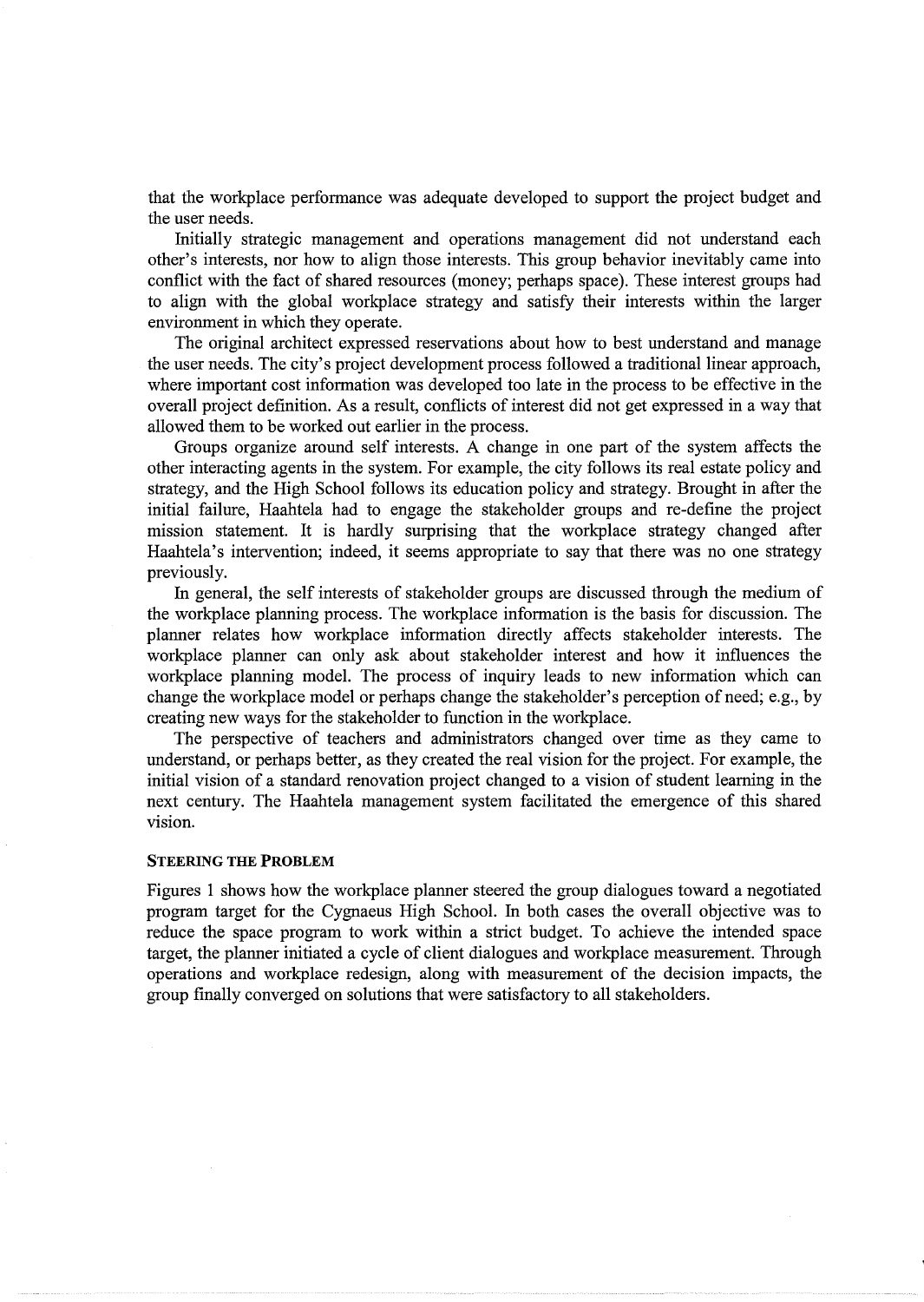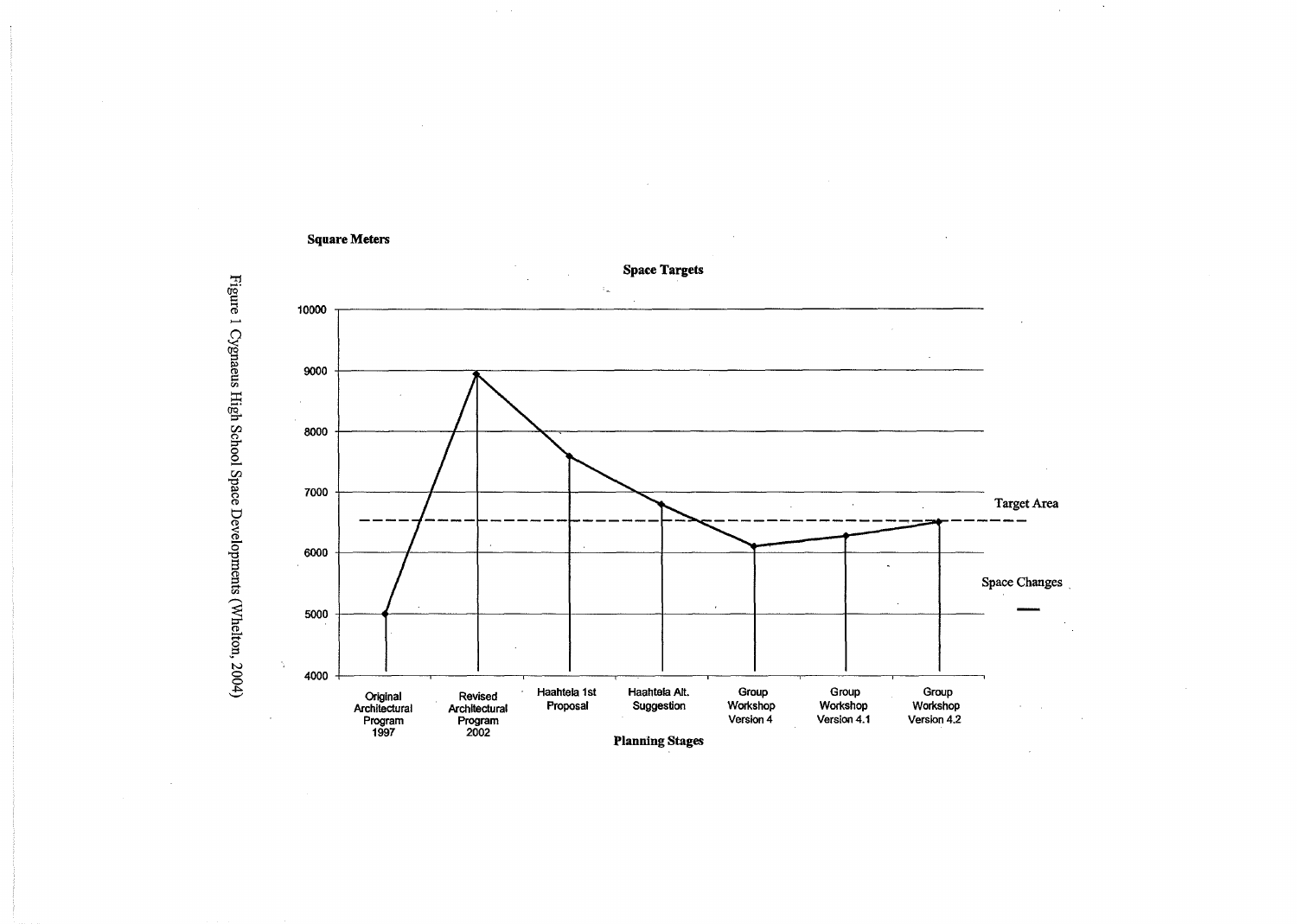Once the workplace planner identifies constraints with the group, this triggers a subsequent search to work with the constraint. The search process typically extends across the boundaries of the organization horizontally and vertically, and also external to the organizational boundary. The workplace planner facilitates this group process when discussing possible changes in organizational function and workplace strategy.

Normally the workplace planner uses a combination of approaches to reduce the overall space quantity. The decision process may be difficult to steer precisely towards an exact target, given the unpredictability of the group's feedback on a specific space issue. In this case (See Figure 1, version 3 and version 4), the workplace planner and the group made significant changes to individual workspaces. When the workplace planner made a calculation of the total workplace, they found that they were below the intended target, and subsequently made new changes to increase the space quantity.

Table 3 associates problem-solving strategies with the change in square footage. The selection of the approach is dependent on the nature of the problem and the preferences of the stakeholder groups. Use of these strategies creates greater understanding of the problem.

| <b>Outcome</b>  | Problem         | <b>Changes to Functions and Workplace</b> |                              |  |
|-----------------|-----------------|-------------------------------------------|------------------------------|--|
| of Group        | Solving         | <b>Core Activities</b>                    | <b>Supporting Activities</b> |  |
| <b>Workshop</b> | <b>Strategy</b> |                                           |                              |  |
| Version 4       | Reduce          | Removed an auditorium space               | Reduction of storage         |  |
|                 | Drivers.        | for 217 students.                         | space.                       |  |
|                 | Combine         | Specified adaptable wall                  | Omitted food                 |  |
|                 | Activities.     | structures to support                     | preparation.                 |  |
|                 | Change Space    | changeable functions and                  | Changed dining               |  |
|                 | Layout.         | student numbers.                          | arrangement.                 |  |
|                 | Relocate        | Transferred teaching functions            | Reduced number of            |  |
|                 | Activities.     | to general classrooms.                    | children in kindergarten.    |  |
| Version 4.1     | Increase        | General Classroom sizes                   | Increased storage area       |  |
|                 | Drivers.        | increased to support larger               | for Music.                   |  |
|                 | Change Space    | group sizes.                              | Student and teaching         |  |
|                 | Layout.         | Examination areas added to                | waiting areas increased.     |  |
|                 |                 | natural science laboratories.             |                              |  |
| Version 4.2     | Change Space    | Increased size of general                 |                              |  |
|                 | Layout.         | classrooms to support larger              |                              |  |
|                 |                 | group sizes.                              |                              |  |

Table 3 Cygnaeus High School Workplace Program Changes

#### **CONCLUSIONS**

The Cygnaeus High School case study reveals how an earlier, traditional architectural programming process failed to create a feasible program solution for project development. That process lacked explicit methods to measure the performance of the workspace and associated costs. In contrast, the Haahtela workspace planning process produced a program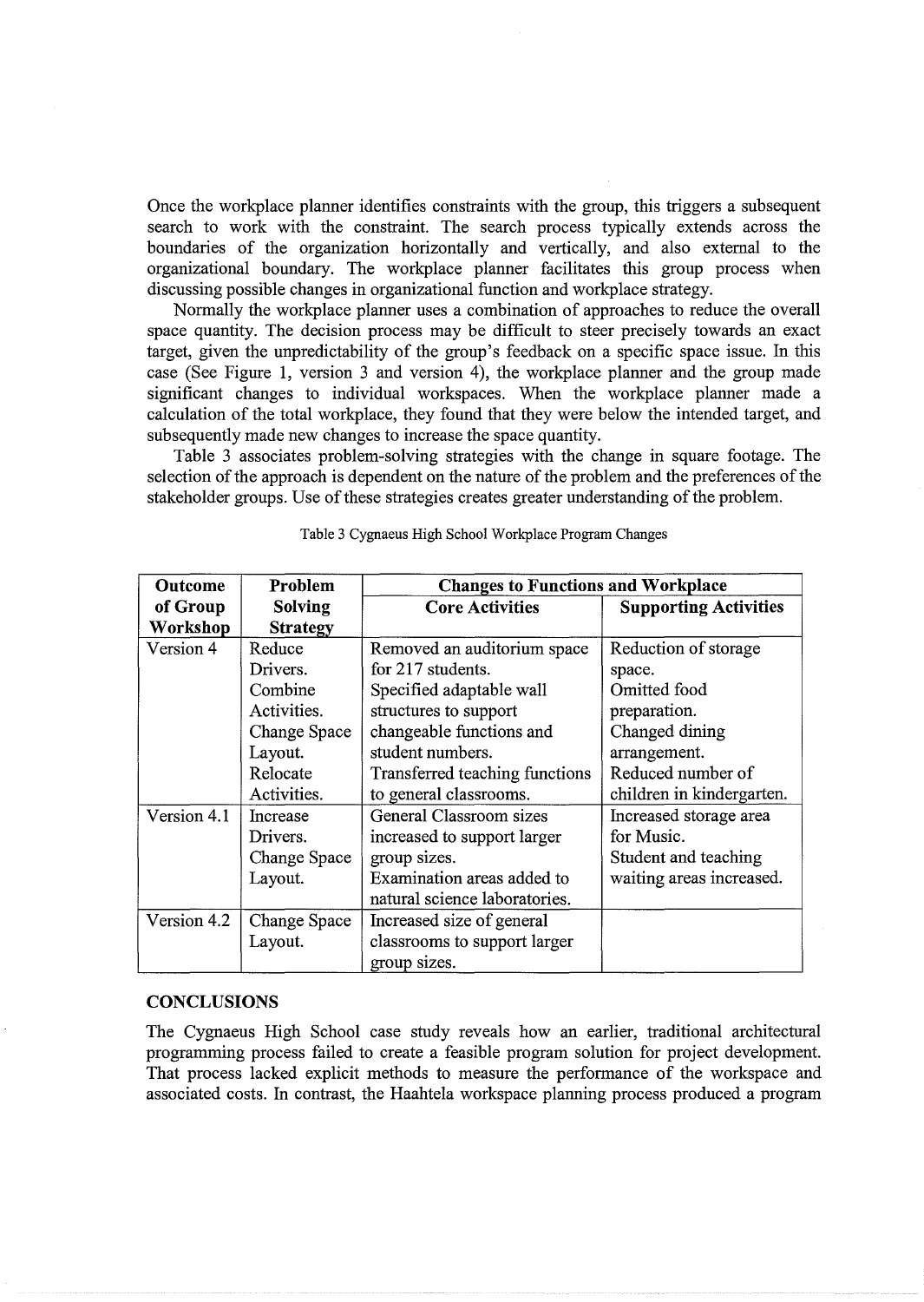that met the strategic goals and financial constraints of 'strategic' management, while also generating a consensus regarding spatial requirements and space usage on the part of 'operational' management.

Key elements in the Haahtela process that account for its success are:

- The workplace planning process demonstrates effective group learning in that it engages the client groups to first reflect on their needs, and then generates alternative means of fulfilling their needs;
- The role of the workplace planner is instrumental in steering the group process to understand local needs and constraints, along with the global project needs and constraints;
- Close alignment between the needs analyst (in this case, the workplace planner) and project management is necessary to steer the creative process of purpose development;
- New understanding of a stakeholder's own purpose and the purposes of their project counterparts can be developed using participative group methods;
- Innovations in the workplace can develop along with new collaborative partnerships among project stakeholders; and
- Stakeholder needs and values along with the product specifications (concept solutions) undergo parallel changes, so to create alignment and subsequently a feasible project.

We see two areas for future research and development; generalization of the Haahtela process beyond its current domain and the development of a client education module.

The Haahtela process has primarily been applied to public institutions. Its clients are from the education, government, law and security, and healthcare sectors. While satisfied clients provide some evidence of Haahtela's capacity to manage a range of diverse client types operating with different organizational strategies and operational goals, it is not yet clear to what extent the process can be extended beyond the domain of public institutions. That research needs to be done, as it is vitally important to determine if the Haahtela process can be applied generally in the project definition phase of all types of projects.

As regards the development issue, stakeholders in the Cygnaeus High School project voiced their need to understand better how the Haahtela process worked in terms of decisionmaking and problem-solving. This implied that the Haahtela process could be more transparent to the project participants, so they could better position themselves in the decision process and understand the rationale behind workplace decisions. A client education module may well improve stakeholder understanding of the Haahtela problem-solving process.

#### **REFERENCES**

Pennanen, A. (2004). User Activity-Based Workspace Definition as an Instrument for Workplace Management in Multi-user Organizations. PhD Dissertation, Department of Architecture, University of Tampere, Finland.